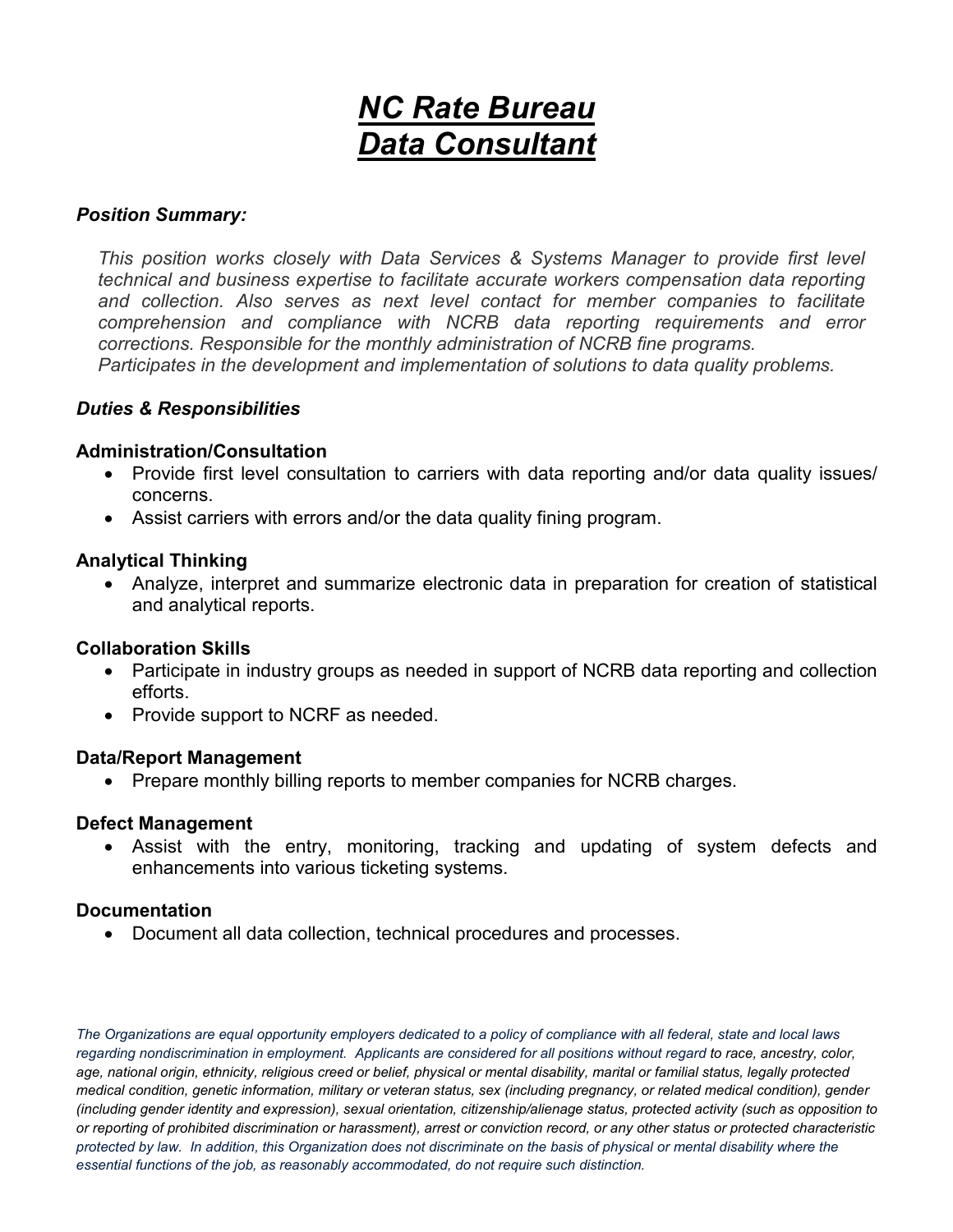## **Maintenance & Support**

• Assist with Spectrum support for all areas as needed.

## **Member Company Relations**

• Provide support services including advising member companies regarding corrective action needed for resolution of specific items and identification of system problems.

## **Process Environment and Quality Assurance**

• Review and test data for quality assurance.

## **Professionalism**

- Faithfully and diligently fulfill the obligations of our Organizations as set forth in the statutes.
- Perform each task as efficiently as possible with absolute honesty and integrity.
- Treat your fellow associates and those you serve on behalf of the Organizations with dignity and respect.
- Continually strive to improve the Organizations through the use of every associate's talents and creativity.
- Encourage participation and a sense of ownership from the members of our Organizations.
- Demonstrate fairness and consistency among all associates and encourage personal development.

### **Queries**

• Executes routine queries.

### **Tester/Testing**

• Responsible for assisting with testing of systems and programs.

## *POSITION SPECIFIC COMPETENCIES:*

### **Analytical Thinking**

• Strong analytical and problem-solving skills.

## **Communication**

• Possess excellent communication skills (written, verbal, listening and interpersonal).

## **Computer Literate**

• Strong computer skills.

*The Organizations are equal opportunity employers dedicated to a policy of compliance with all federal, state and local laws regarding nondiscrimination in employment. Applicants are considered for all positions without regard to race, ancestry, color, age, national origin, ethnicity, religious creed or belief, physical or mental disability, marital or familial status, legally protected medical condition, genetic information, military or veteran status, sex (including pregnancy, or related medical condition), gender (including gender identity and expression), sexual orientation, citizenship/alienage status, protected activity (such as opposition to or reporting of prohibited discrimination or harassment), arrest or conviction record, or any other status or protected characteristic protected by law. In addition, this Organization does not discriminate on the basis of physical or mental disability where the essential functions of the job, as reasonably accommodated, do not require such distinction.*